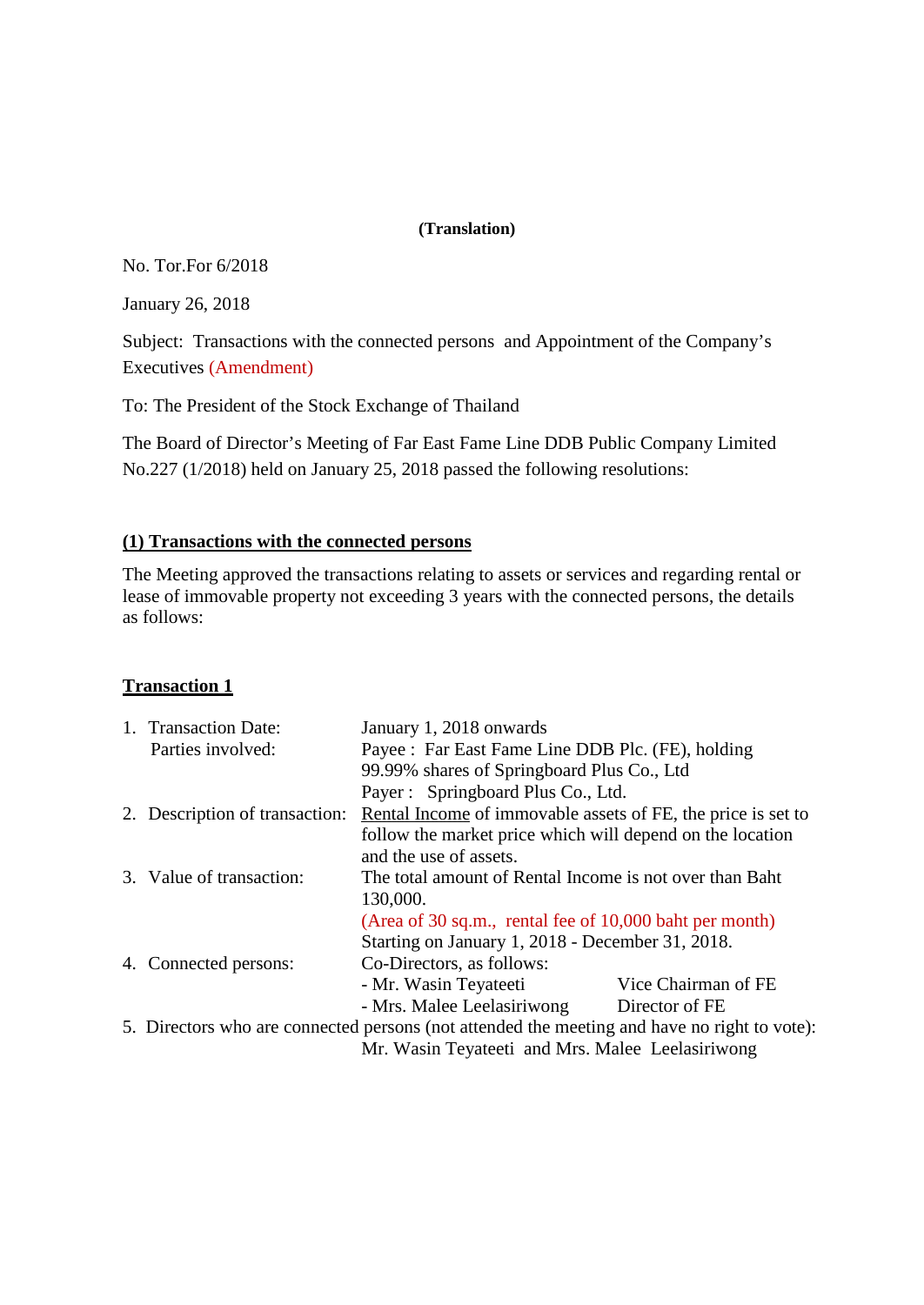# **Transaction 2**

|  | 1. Transaction Date:           | January 1, 2018 onwards                                                                      |  |
|--|--------------------------------|----------------------------------------------------------------------------------------------|--|
|  | Parties involved:              | Payee : Far East Fame Line DDB Plc. (FE), holding 40%                                        |  |
|  |                                | shares of Integrated Communication Co., Ltd.                                                 |  |
|  |                                | Payer : Integrated Communication Co., Ltd.                                                   |  |
|  | 2. Description of transaction: | Rental Income of immovable assets and car park of FE, the                                    |  |
|  |                                | price is set to follow the market price which will depend on                                 |  |
|  |                                | the location and the use of assets.                                                          |  |
|  |                                | Consultancy Fee Income, the price is fixed by costing plus                                   |  |
|  |                                | with reasonable profit which depends on the difficulty and                                   |  |
|  |                                | the scope of service in personnel.                                                           |  |
|  | 3. Value of transaction:       | The total amount of Rental Income and car park is not over                                   |  |
|  |                                | than Baht 1,450,000.                                                                         |  |
|  |                                | (Area of 370 sq.m., rental fee of 118,400 baht per month)                                    |  |
|  |                                | (Car parking fee of 1,000 baht per month)                                                    |  |
|  |                                | The total amount of Consultancy Fee Income is not over                                       |  |
|  |                                | than Baht 180,000.                                                                           |  |
|  |                                | (Consultancy fee of 15,000 baht per month)                                                   |  |
|  |                                | Starting from January 1, 2018 to December 31, 2018.                                          |  |
|  | 4. Connected persons:          | Co-Directors, as follows:                                                                    |  |
|  |                                | - Mr. Boonchai Chokwatana<br>Chairman of FE                                                  |  |
|  |                                | - Mrs. Malee Leelasiriwong Director of FE                                                    |  |
|  |                                | - Miss Waraporn Kulsawatpakdee Director of FE                                                |  |
|  |                                | 5. Directors who are connected persons (not attended the meeting and have no right to vote): |  |
|  |                                | Mr. Boonchai Chokwatana, Mrs. Malee Leelasiriwong.                                           |  |
|  |                                | and Miss Waraporn Kulsawatpakdee                                                             |  |

# **Transaction 3**

| 1. Transaction Date:                                                                         | January 1, 2018 onwards                                      |  |
|----------------------------------------------------------------------------------------------|--------------------------------------------------------------|--|
| Parties involved:                                                                            | Payee : Far East Fame Line DDB Plc. (FE), holding 40%        |  |
|                                                                                              | shares of Diginakorn Co., Ltd.                               |  |
|                                                                                              | Payer: Diginakorn Co., Ltd.                                  |  |
| 2. Description of transaction:                                                               | Rental Income of immovable assets of FE, the price is set to |  |
|                                                                                              | follow the market price which will depend on the location    |  |
|                                                                                              | and the use of assets.                                       |  |
| 3. Value of transaction:                                                                     | The total amount of Rental Income is not over than Baht      |  |
|                                                                                              | 40,000.                                                      |  |
|                                                                                              | (Area of 12 sq.m., rental fee of 2,500 baht per month)       |  |
|                                                                                              | Starting from January 1, 2018 to December 31, 2018.          |  |
| 4. Connected person:                                                                         | Co-Director, as follow:                                      |  |
|                                                                                              | - Mr. Arthon Maeknoparat<br>Director of FE                   |  |
| 5. Directors who are connected persons (not attended the meeting and have no right to vote): |                                                              |  |
|                                                                                              | Mr. Arthon Maeknoparat                                       |  |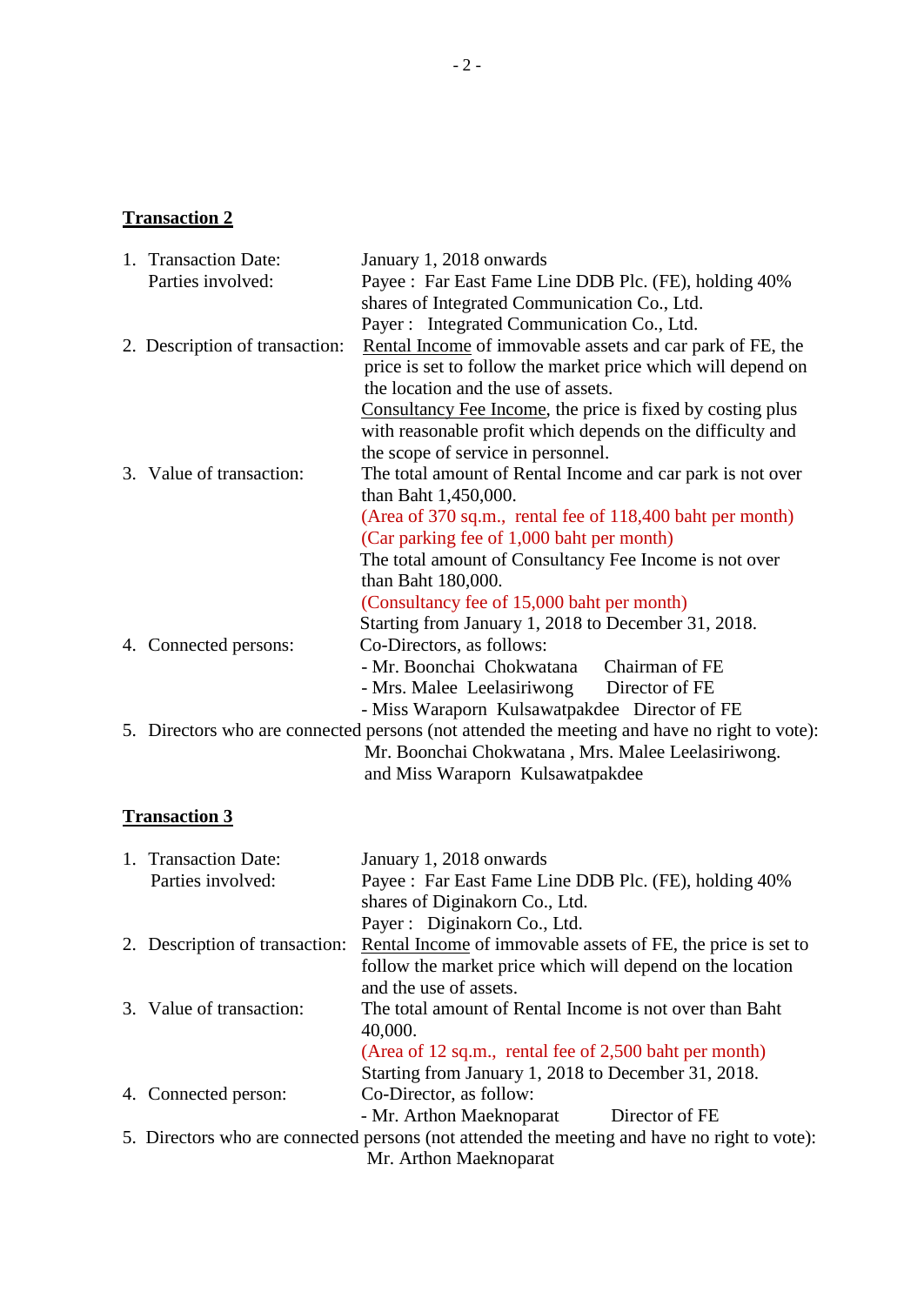#### **Transaction 4**

1. Transaction Date: January 1, 2018 onwards Parties involved: Payee : Far East Fame Line DDB Plc. (FE) Payer : Data First Co., Ltd. 2. Description of transaction: Rental Income of immovable assets of FE, the price is set to follow the market price which will depend on the location and the use of assets. 3. Value of transaction: The total amount of Rental Income is not over than Baht 173,000. (Area of 45 sq.m., rental fee of 14,400 baht per month) Starting from January 1, 2018 to December 31, 2018. 4. Connected person: - Mrs. Chailada Tantivejakul Vice President of FE - Mrs. Malee Leelasiriwong Director of FE 5. Directors who are connected persons (not attended the meeting and have no right to vote): Mrs. Chailada Tantivejakul and Mrs. Malee Leelasiriwong

## **Transaction 5**

|  | 1. Transaction Date:                                                                | January 1, 2018 onwards                                                                      |                     |
|--|-------------------------------------------------------------------------------------|----------------------------------------------------------------------------------------------|---------------------|
|  | Parties involved:                                                                   | Payee : Far East Fame Line DDB Plc. (FE)                                                     |                     |
|  |                                                                                     | Payer: Chailadadol Co., Ltd.                                                                 |                     |
|  | 2. Description of transaction:                                                      | Rental Income of immovable assets of FE, the price is set to                                 |                     |
|  |                                                                                     | follow the market price which will depend on the location                                    |                     |
|  |                                                                                     | and the use of assets.                                                                       |                     |
|  | 3. Value of transaction:<br>The total amount of Rental Income is not over than Baht |                                                                                              |                     |
|  |                                                                                     | 40,000.                                                                                      |                     |
|  |                                                                                     | (Area of 10 sq.m., rental fee of 3,000 baht per month)                                       |                     |
|  |                                                                                     | Starting from January 1, 2018 to December 31, 2018                                           |                     |
|  | 4. Connected persons:                                                               | Co-Directors, as follows:                                                                    |                     |
|  |                                                                                     | - Mr. Boonchai Chokwatana                                                                    | Chairman of FE      |
|  |                                                                                     | - Mr. Wasin Teyateeti and                                                                    | Vice Chairman of FE |
|  |                                                                                     | - Mr. Khachornsakdi Vanaratseath Independent Director                                        |                     |
|  |                                                                                     |                                                                                              | and Audit Committee |
|  |                                                                                     |                                                                                              | Chairman of FE      |
|  |                                                                                     | 5. Directors who are connected persons (not attended the meeting and have no right to vote): |                     |
|  |                                                                                     | Mr. Boonchai Chokwatana, Mr. Wasin Teyateeti and                                             |                     |
|  |                                                                                     | Mr. Khachornsakdi Vanaratseath                                                               |                     |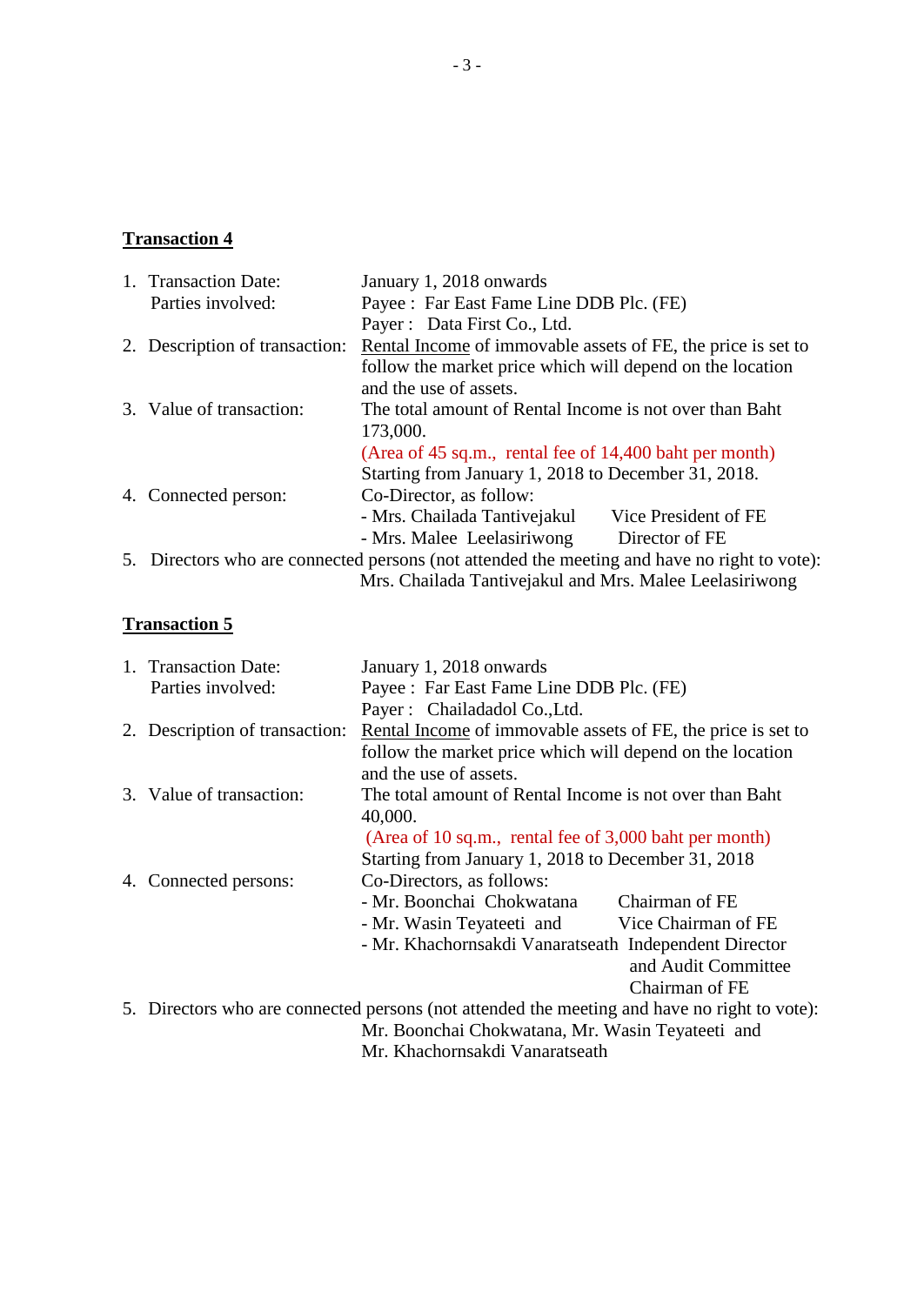#### **Transaction 6**

| 1. Transaction Date:           | January 1, 2018 onwards                                                                      |                      |
|--------------------------------|----------------------------------------------------------------------------------------------|----------------------|
| Parties involved:              | Payee : Far East Fame Line DDB Plc. (FE) ), holding                                          |                      |
|                                | 3.93% shares of Pinnacle Travel Co., Ltd.                                                    |                      |
|                                | Payer : Pinnacle Travel Co., Ltd.                                                            |                      |
| 2. Description of transaction: | Rental Income of immovable assets of FE, the price is set to                                 |                      |
|                                | follow the market price which will depend on the location                                    |                      |
|                                | and the use of assets.                                                                       |                      |
| 3. Value of transaction:       | The total amount of Rental Income is not over than Baht                                      |                      |
|                                | 70,000.                                                                                      |                      |
|                                | (Area of 32 sq.m., rental fee of 5,440 baht per month)                                       |                      |
|                                | Starting from January 1, 2018 to December 31, 2018.                                          |                      |
| 4. Connected persons:          | Co-Directors, as follows:                                                                    |                      |
|                                | - Mr. Wasin Teyateeti                                                                        | Vice Chairman of FE  |
|                                | - Mrs. Chailada Tantivejakul                                                                 | Vice President of FE |
|                                | - Mrs. Malee Leelasiriwong                                                                   | Director of FE       |
|                                | 5. Directors who are connected persons (not attended the meeting and have no right to vote): |                      |
|                                | Mr. Wasin Teyateeti, Mrs. Chailada Tantivejakul                                              |                      |
|                                | and Mrs. Malee Leelasiriwong                                                                 |                      |

#### **Opinions of the Board of Directors :**

The Board of Directors approved the Company to enter into the above mentioned connected transactions relating to assets or services and regarding rental or lease of immovable property not exceeding 3 years. Due to the reasonable price and good conditions of the said connected transaction. Furthermore, such transactions should contribute the Company's further benefit.

## **Opinions by the Audit Committee and/or Director significantly different from those by the Board of Directors :** -None-

## **Those Directors with possible conflict of interests did not attend nor cast votes at the above meeting.**

#### **Transaction volume :**

The above mentioned connected transaction related to assets or services including rental or lease of immovable property of not exceeding 3 years, the total value is 2,083,000 baht (0.19% of NTA of the Company). The transaction is more than 1 million baht but less than 20 million baht, or the transaction is more than 0.03% but less than 3% of Net Tangible Asset (NTA) whichever is higher. As the Company Financial Statements as of 30 September 2017, the number of 0.03% of NTA was equal to 0.331 million baht and the 3% of NTA was equal to 33.063 million baht. Therefore, the said connected transaction must be approved by the Board of Director and disclosed the information to The Stock Exchange of Thailand without the approval from the shareholders.